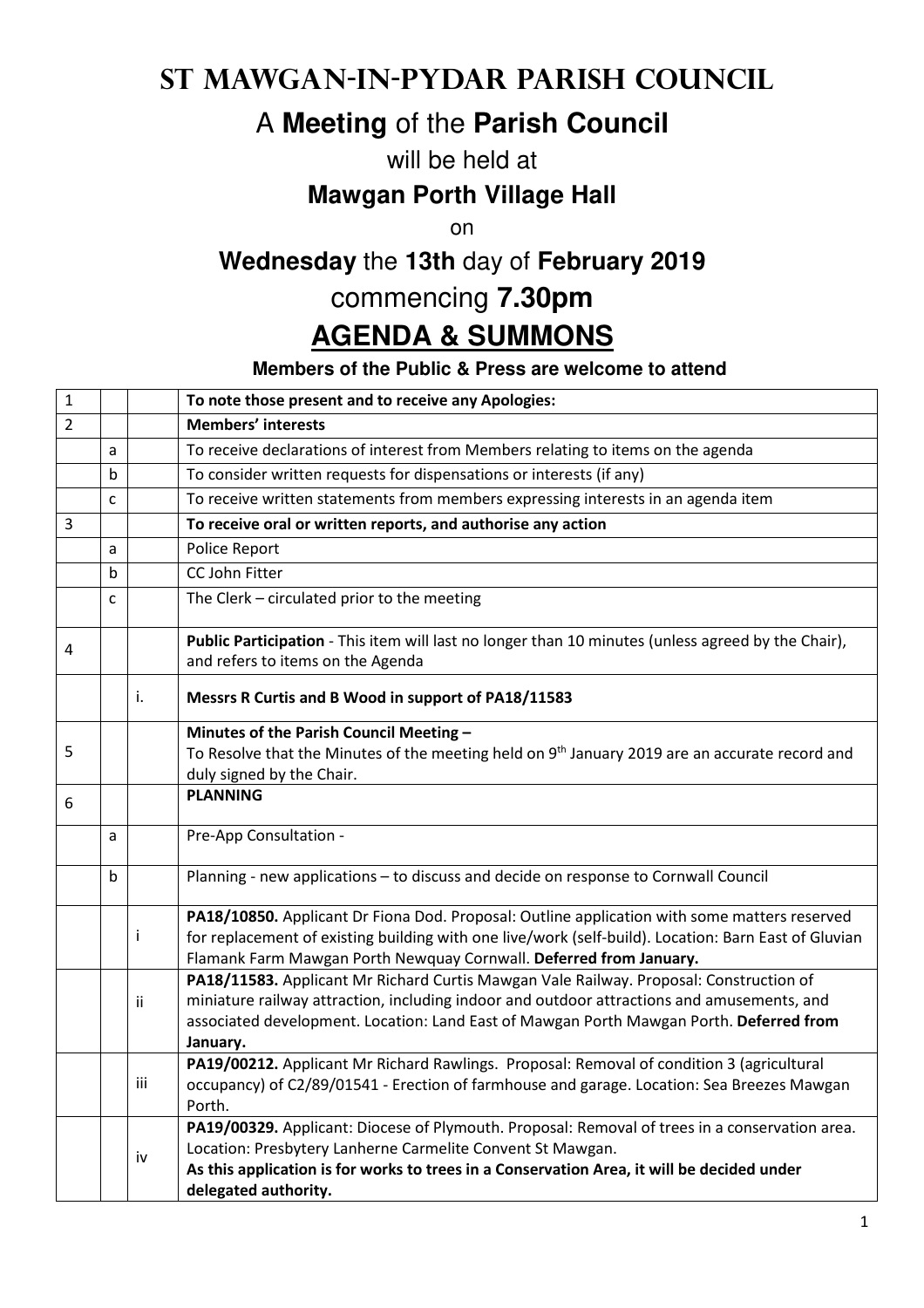|                |   |              | PA19/00090. Applicant Mr J Barlow Merlin Golf Club. Proposal: Outline proposal for the               |
|----------------|---|--------------|------------------------------------------------------------------------------------------------------|
|                |   |              | construction of 10 holiday chalets (decision PA14/00419) with removal of condition 6 regarding       |
|                |   | $\mathsf{V}$ | holiday accommodation occupancy restriction and replacement with leasehold/estate                    |
|                |   |              | management clauses (S106). Location Merlin Golf Club Access to Merlin Golf Club Mawgan Porth         |
|                |   |              | Newquay.                                                                                             |
|                |   |              | PA19/00947. Applicant Mr & Mrs Ian and Sarah McKelvey. Proposal: Deadwood the trees and              |
|                |   | vi           | raise the canopy 6 by metres to allow more light into the property. Location: St Anthonys St         |
|                |   |              | Mawgan.                                                                                              |
|                |   |              | PA18/09588 - Change of use of field (non-agricultural) to allow erection of glamping pods -          |
|                |   | vii          | Travellers Rest, Trevarrian.                                                                         |
|                | C |              | To consider planning applications received before meeting                                            |
|                |   |              |                                                                                                      |
|                | d |              | To note Advices and Decisions by Cornwall Council:                                                   |
|                |   |              | PA18/10945 APPROVED Applicant: Mrs H John. Proposal: Single storey extension and alterations         |
|                |   |              | including enlarged terrace with garden store under (demolition of existing garage). Location: Blue   |
|                |   |              | Seas Trenance Mawgan Porth.                                                                          |
|                |   |              | PA18/11067 APPROVED Applicant: Mr & Mrs Winters. Proposal: Extensions and improvements to            |
|                |   | jj.          | existing dwelling including replacement front dormer and balcony, enlarged garage and improved       |
|                |   |              | parking area. Location: Ocean Green Tredragon Road Mawgan Porth TR8 4DJ                              |
|                |   |              | PA18/11070 APPROVED Applicant: Mr Dean Robson. Proposal: The expansion of the outdoor                |
|                |   |              | seating area and the construction of public showers and a disabled toilet through the erection of    |
|                |   | iii          |                                                                                                      |
|                |   |              | a timber structure on the southwest face of the Beach Box café. Location: The Beach Box Mawgan       |
|                |   |              | Porth TR8 4BA.                                                                                       |
|                |   | iv           | PA18/11122 APPROVED Applicant: Mr And Mrs Hore. Proposal: Residential annexe extension to            |
|                |   |              | the rear of Penpont Cottage. Location: Penpont Cottage Penpont St Mawgan TR8 4ET.                    |
|                |   | v            | PA18/10996 APPROVED Applicant: Diocese of Plymouth Proposal: Removal of two trees in a TPO.          |
|                |   |              | Location: Lanherne Carmelite Convent Long Lane St Mawgan TR8 4ER.                                    |
|                |   |              | PA18/11250 APPROVED Applicant: Mr John Sanderson Proposal: Works to trees covered by a               |
|                |   | vi           | Tree Preservation Order, namely remove Laurel trees T1 - T5 and removal of Sycamore tree T6.         |
|                |   |              | Location: Lanherne Carmelite Convent St Mawgan TR8 4ER.                                              |
|                |   |              | PA18/04468 REFUSED Applicant: Mr and Mrs Chris and Fiona Heritage. Proposal: Demolition of           |
|                |   | vii          | existing dwelling and construction of a replacement dwelling. Location: Beach View Trenance          |
|                |   |              | Mawgan Porth.                                                                                        |
|                | e |              | Enforcement- new case and decisions                                                                  |
|                |   |              |                                                                                                      |
| $\overline{7}$ |   |              | <b>WORKING GROUPS</b> - to receive reports (if any), and agree any necessary action and expenditure: |
|                | a |              | Amenities-                                                                                           |
|                |   |              |                                                                                                      |
|                |   |              | St Mawgan toilets - Reef Water Solutions Ltd Water Analysis Report contract renewal 2019 - to        |
|                |   |              | agree in the sum of £350 + VAT - previously circulated.                                              |
|                |   |              |                                                                                                      |
|                |   | ii.          | Playground signage - to approve signage quote. Previously circulated                                 |
|                |   | iii.         | Burial Ground-                                                                                       |
|                |   |              | To approve review of Burial Regulations to include change to National Memorial Masons<br>1.          |
|                |   |              | Code of Working Practice (NAMM,2001) working to British Standard 8415 (July, 2018).                  |
|                |   |              | 2. Notice as to Burial of Cremated Remains: Mr Guiseppe Guerreri joining Sylvia Guerreri             |
|                |   |              | 14 <sup>th</sup> February 2019 at 11 am.                                                             |
|                |   |              |                                                                                                      |
|                |   |              | 3. Additional memorial inscription - to approve. Copy pending.                                       |
|                |   | iv           | St Mawgan Community Hall - matters arising                                                           |
|                |   | v            | St Mawgan Community Hall Window Boxes - to approve payment for supply of two replacement             |
|                |   |              | in the sum of £305.81                                                                                |